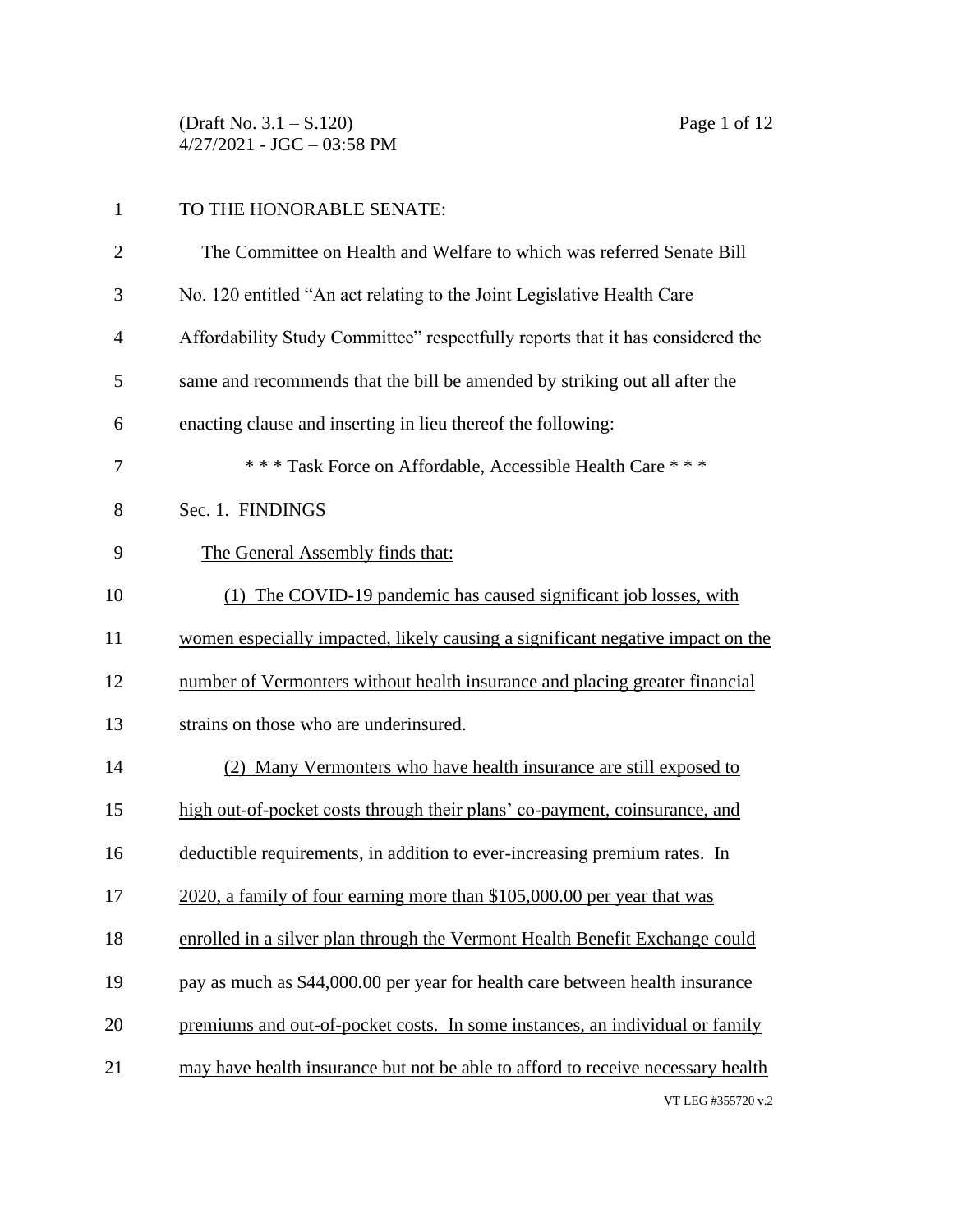(Draft No. 3.1 – S.120) Page 2 of 12  $4/27/2021$  - JGC - 03:58 PM

| $\mathbf{1}$   | care services because of the out-of-pocket costs associated with their plan.       |
|----------------|------------------------------------------------------------------------------------|
| $\overline{2}$ | Others who lack coverage or who are underinsured and receive necessary             |
| 3              | health care services find themselves saddled with substantial medical debt.        |
| $\overline{4}$ | (3) The ever-increasing cost of prescription drugs continues to                    |
| 5              | significantly increase the cost of health insurance and limit individuals' ability |
| 6              | to access care and treatment.                                                      |
| 7              | (4) Employers across the State, including local municipalities and                 |
| 8              | school districts, small businesses, and community organizations, face              |
| 9              | significant and persistent budget pressures due to the increasing cost of health   |
| 10             | care coverage for their employees.                                                 |
| 11             | (5) Hundreds of Vermonters lack access to any health insurance                     |
| 12             | coverage due to their citizenship or immigration status, and many younger          |
| 13             | adults cannot afford to purchase adequate health insurance coverage.               |
| 14             | (6) Vermont is facing a significant shortage of health care providers,             |
| 15             | especially primary care physicians and nursing professionals, in many areas of     |
| 16             | the State.                                                                         |
| 17             | (7) The Biden Administration has indicated interest in using its                   |
| 18             | demonstration and waiver authorities to partner with states to pursue certain      |
| 19             | reforms that cannot be accomplished through Congress. The Administration           |
| 20             | has signaled that it may be open to working with interested states to test         |
| 21             | strategies such as an expanded public option for health coverage.                  |
|                |                                                                                    |

VT LEG #355720 v.2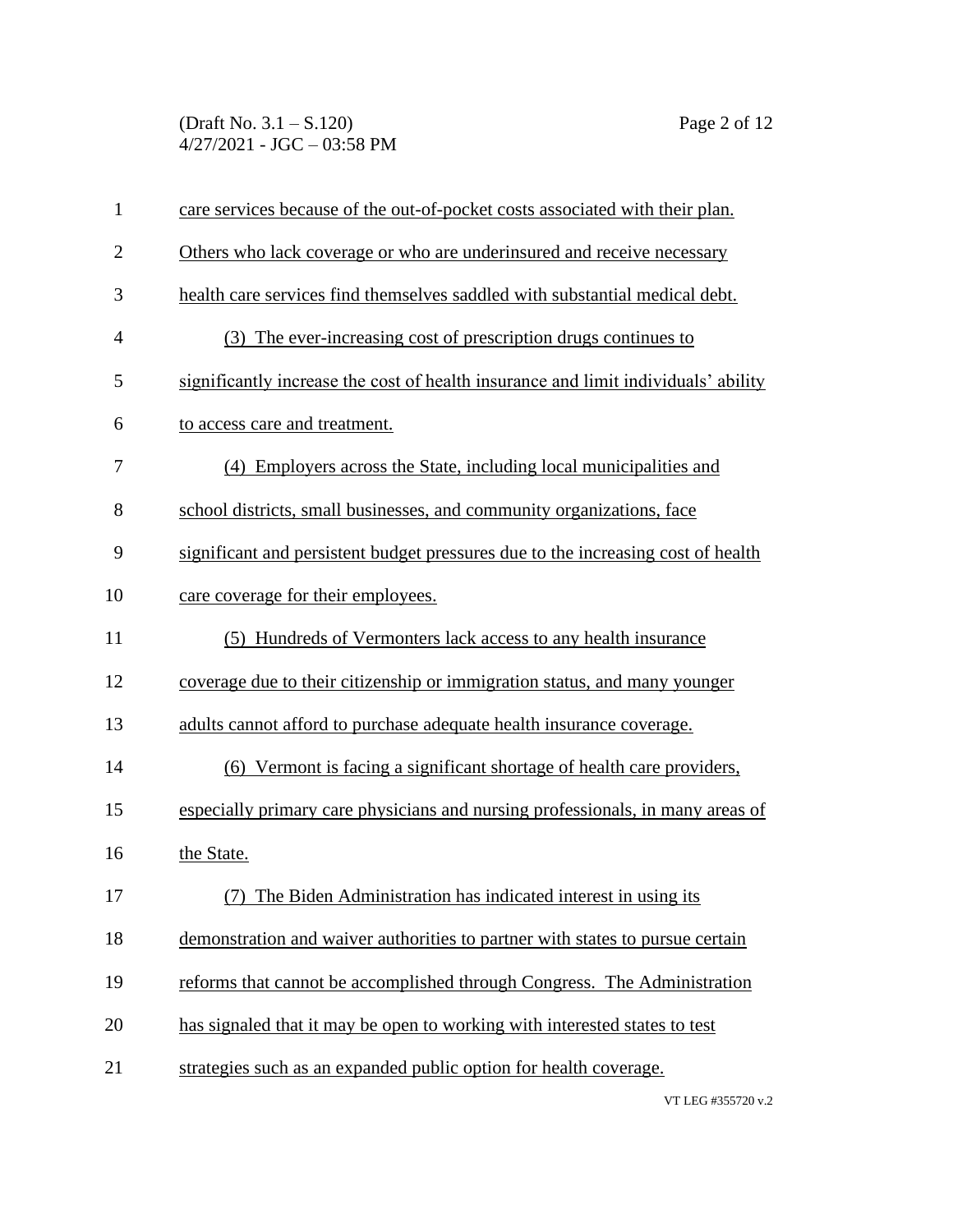(Draft No. 3.1 – S.120) Page 3 of 12  $4/27/2021$  - JGC - 03:58 PM

| $\mathbf{1}$   | Sec. 2. TASK FORCE ON AFFORDABLE, ACCESSIBLE HEALTH                             |
|----------------|---------------------------------------------------------------------------------|
| $\overline{2}$ | <b>CARE; REPORT</b>                                                             |
| 3              | (a) Creation. There is created the Task Force on Affordable, Accessible         |
| $\overline{4}$ | Health Care to explore opportunities to make health care more affordable for    |
| 5              | Vermont residents and employers.                                                |
| 6              | (b) Membership. The Task Force shall be composed of the following six           |
| 7              | members:                                                                        |
| 8              | (1) three current members of the House of Representatives, not all from         |
| 9              | the same political party, who shall be appointed by the Speaker of the House;   |
| 10             | and                                                                             |
| 11             | (2) three current members of the Senate, not all from the same political        |
| 12             | party, who shall be appointed by the Committee on Committees.                   |
| 13             | (c) Powers and duties. The Task Force shall explore opportunities to make       |
| 14             | health care, including prescription drugs, more affordable for Vermont          |
| 15             | residents and employers, including identifying potential opportunities to       |
| 16             | leverage federal flexibility and financing and to expand existing public health |
| 17             | care programs. The Task Force shall consider the following, keeping in mind     |
| 18             | the principles for health care reform enacted in 2020 Acts and Resolves No. 48  |
| 19             | and codified at 18 V.S.A. § 9371:                                               |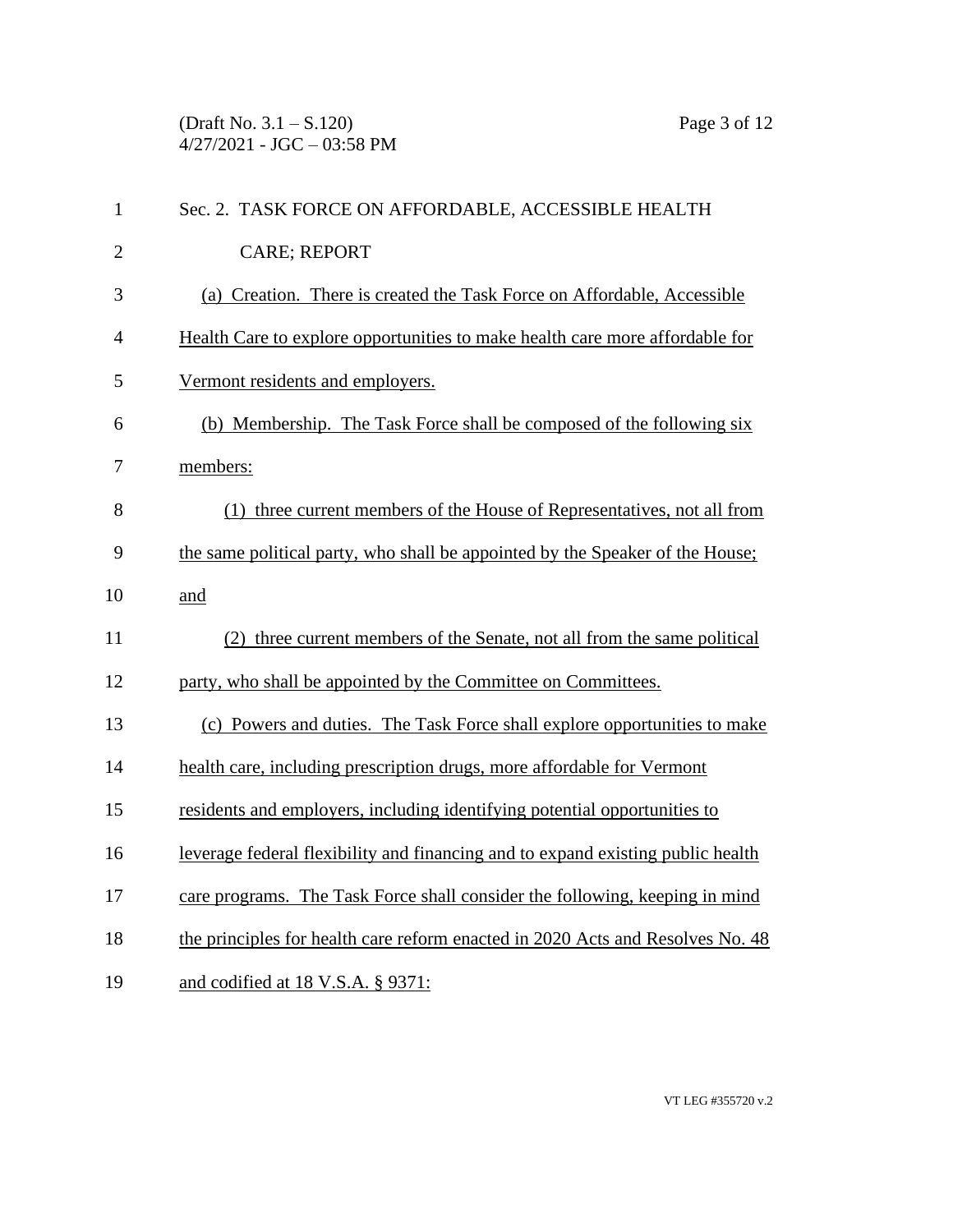## (Draft No. 3.1 – S.120) Page 4 of 12  $4/27/2021$  - JGC - 03:58 PM

| $\mathbf{1}$   | (1) the long-term trends in out-of-pocket costs in Vermont in individual         |
|----------------|----------------------------------------------------------------------------------|
| $\overline{2}$ | and small group health insurance plans and in large group health insurance       |
| 3              | plans;                                                                           |
| $\overline{4}$ | (2) how Vermont's current health care system is impacting Vermont                |
| 5              | residents and businesses and their access to affordable health care;             |
| 6              | (3) the extent to which Vermont's uninsured rate may have increased              |
| 7              | during the COVID-19 pandemic and the specific causes of any such increase;       |
| 8              | (4) opportunities to decrease health care disparities, especially those          |
| 9              | highlighted by the COVID-19 pandemic and those attributable to a lack of         |
| 10             | access to affordable health care services;                                       |
| 11             | (5) the findings and recommendations from previous studies and                   |
| 12             | analyses relating to the affordability of health care coverage in Vermont; and   |
| 13             | (6) opportunities made available by the Biden Administration to expand           |
| 14             | access to affordable health care through existing public health care programs or |
| 15             | through the creation of new or expanded public option programs, including the    |
| 16             | potential for expanding Medicare to cover individuals between 50 and 64 years    |
| 17             | of age and for expanding Vermont's Dr. Dynasaur program to cover                 |
| 18             | individuals up to 26 years of age to align with the young adult coverage under   |
| 19             | the Affordable Care Act.                                                         |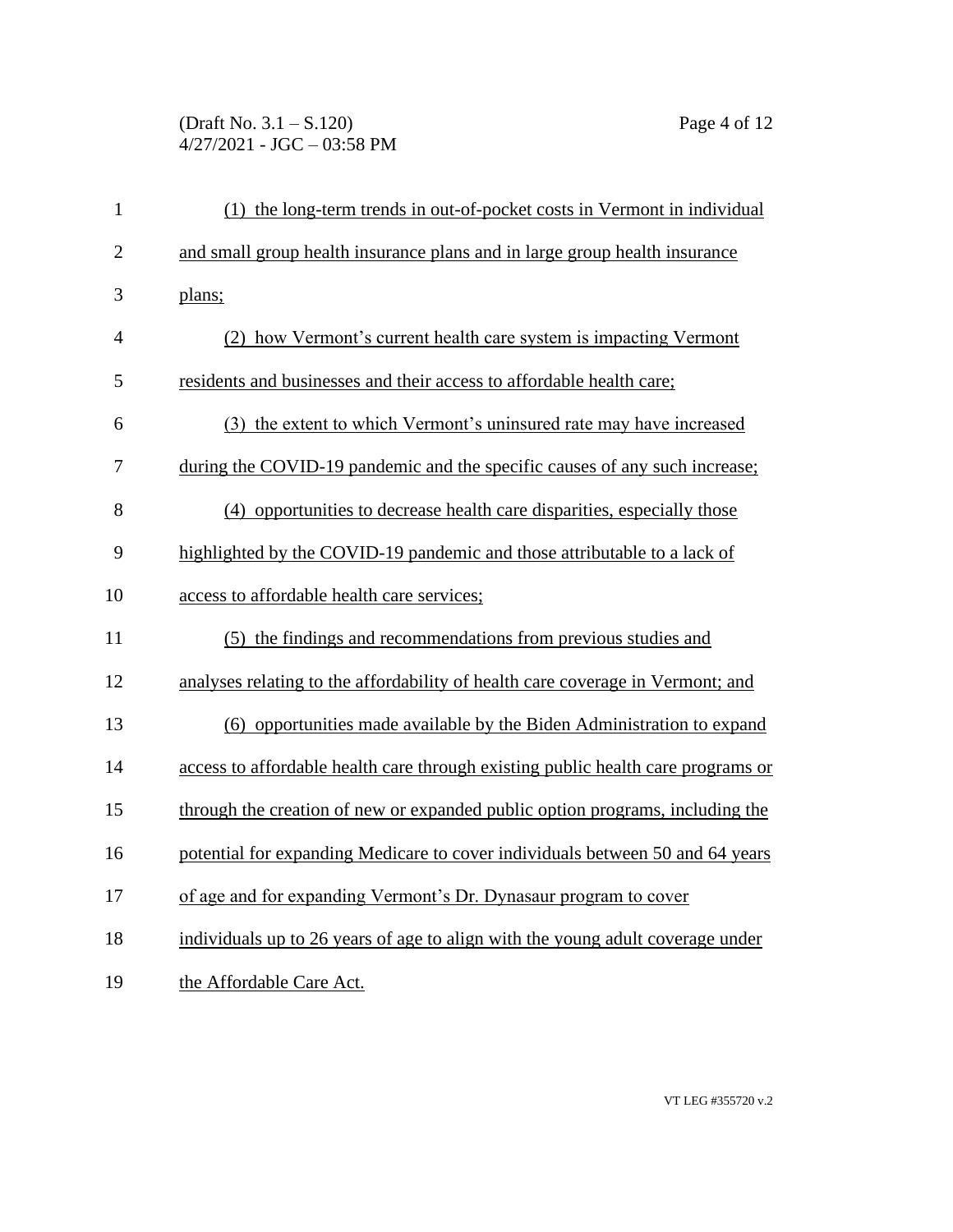## (Draft No. 3.1 – S.120) Page 5 of 12  $4/27/2021$  - JGC - 03:58 PM

| $\mathbf{1}$   | (d) Public engagement. In order to gain a fuller understanding of the             |
|----------------|-----------------------------------------------------------------------------------|
| $\overline{2}$ | impact of health care affordability issues on Vermont residents, the Task Force   |
| 3              | shall:                                                                            |
| $\overline{4}$ | (1) Solicit input from a wide range of stakeholders, including health care        |
| 5              | providers; health care administrators; Vermonters who lack health insurance or    |
| 6              | who have inadequate health coverage; employers; labor unions; members of          |
| 7              | the New American and Black, Indigenous, and Persons of Color communities;         |
| 8              | Vermonters with low income; and older Vermonters.                                 |
| 9              | (2) Beginning on or before September 15, 2021, hold public hearings to            |
| 10             | hear from Vermont residents from around the State. Public hearings may be         |
| 11             | held in person or by remote means. A summary of the findings from these           |
| 12             | field hearings shall be included as an appendix to the Task Force report.         |
| 13             | (e) Assistance. To the extent that applicable funds are appropriated in the       |
| 14             | fiscal year 2022 budget, the Task Force, through the Office of Legislative        |
| 15             | Operations, shall hire a consultant to provide technical and research assistance, |
| 16             | deliver actuarial analyses as needed, and support the work of the Task Force.     |
| 17             | In addition, the Task Force shall have the administrative, technical, and legal   |
| 18             | assistance of the Office of Legislative Operations, the Office of Legislative     |
| 19             | Counsel, and the Joint Fiscal Office.                                             |
| 20             | (f) Report. On or before January 15, 2022, the Task Force shall present to        |
| 21             | the General Assembly its findings and recommendations regarding the most          |
|                | VT LEG #355720 v.2                                                                |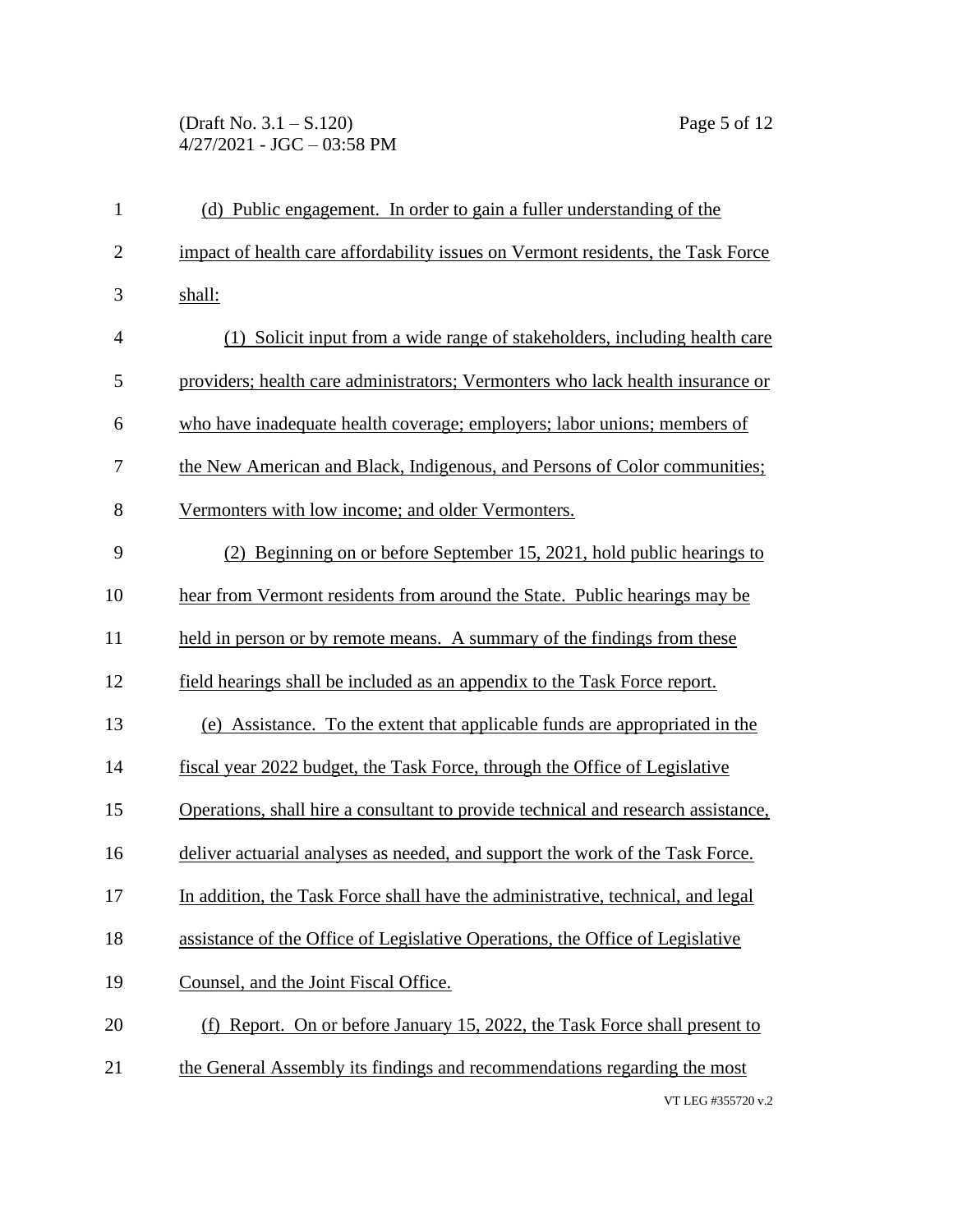(Draft No. 3.1 – S.120) Page 6 of 12  $4/27/2021$  - JGC - 03:58 PM

| $\mathbf{1}$   | cost-effective ways to expand access to affordable health care for Vermonters            |
|----------------|------------------------------------------------------------------------------------------|
| $\overline{2}$ | without health insurance and those facing high health care costs and the                 |
| 3              | various options available to implement these recommendations.                            |
| $\overline{4}$ | (g) Meetings.                                                                            |
| 5              | (1) The first meeting of the Task Force shall occur on or before August                  |
| 6              | 15, 2021.                                                                                |
| 7              | (2) The Task Force shall select House and Senate co-chairs from among                    |
| 8              | its members at its first meeting. The Co-Chairs shall alternate acting as Chair          |
| 9              | at Task Force meetings.                                                                  |
| 10             | (3) A majority of the Task Force membership shall constitute a quorum.                   |
| 11             | (4) The Task Force shall cease to exist on January 15, 2022.                             |
| 12             | (h) Compensation and reimbursement. For attendance at meetings during                    |
| 13             | adjournment of the General Assembly, the members of the Task Force shall be              |
| 14             | entitled to per diem compensation and reimbursement of expenses pursuant to              |
| 15             | $2 \text{ V.S.A. }$ \$ 23 for not more than eight meetings. These payments shall be made |
| 16             | from monies appropriated to the General Assembly.                                        |
| 17             | *** Accountable Care Organizations; Data Collection; ***                                 |
| 18             | Sec. 3. 18 V.S.A. § 9574 is added to read:                                               |
| 19             | § 9574. DATA COLLECTION AND ANALYSIS                                                     |
| 20             | (a) An accountable care organization shall collect and analyze clinical data             |
| 21             | regarding patients' age, health condition or conditions, health care services            |
|                | VT LEG #355720 v.2                                                                       |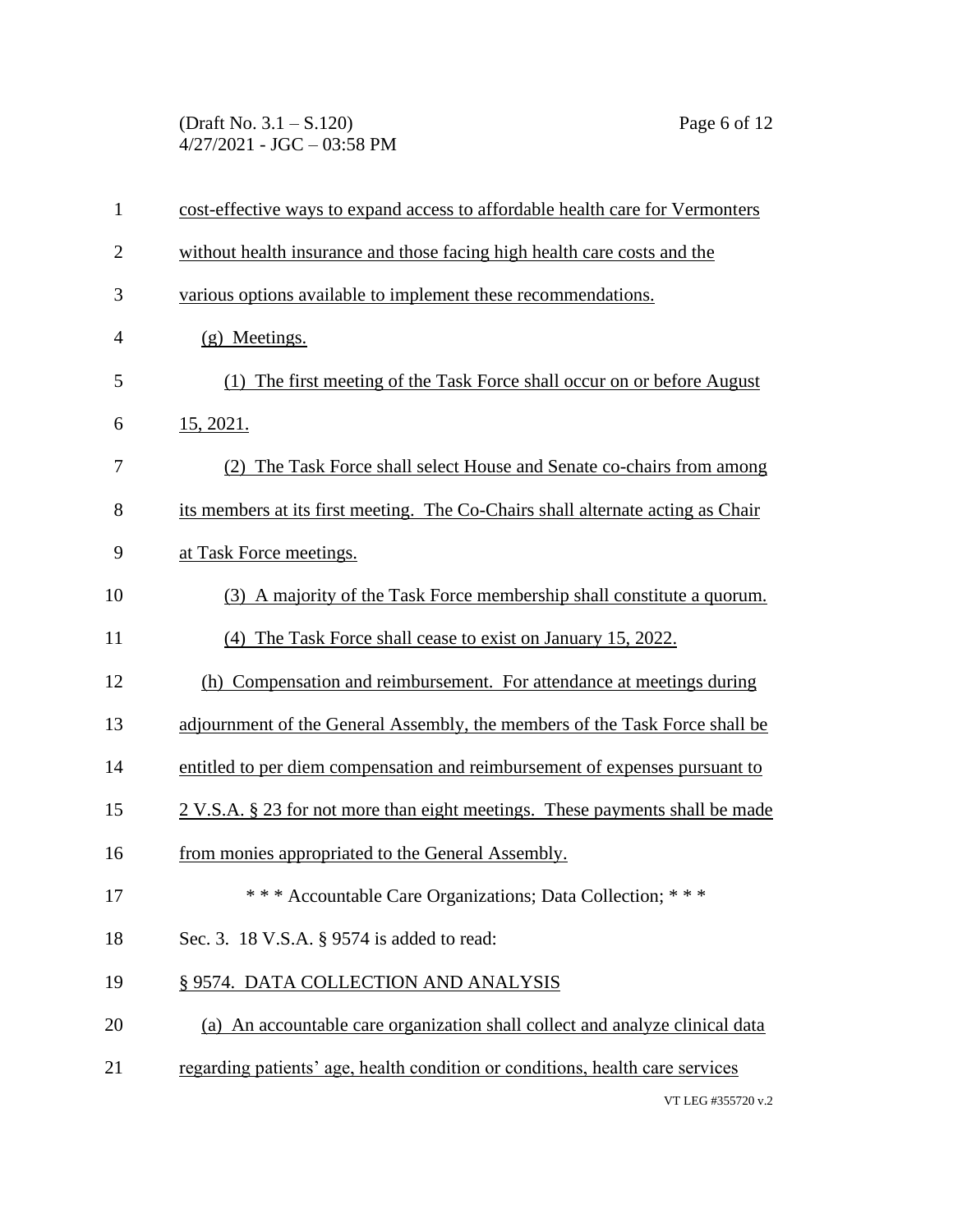(Draft No. 3.1 – S.120) Page 7 of 12  $4/27/2021$  - JGC - 03:58 PM

| $\mathbf{1}$   | received, and clinical outcomes in order to determine the quality of the care       |
|----------------|-------------------------------------------------------------------------------------|
| $\overline{2}$ | provided to its attributed patients, implement targeted quality improvement         |
| 3              | measures, and ensure proper care coordination and delivery across the               |
| 4              | continuum of care.                                                                  |
| 5              | (b) An accountable care organization shall provide the results of its quality       |
| 6              | analyses pursuant to subsection (a) of this section to the Green Mountain           |
| 7              | Board.                                                                              |
| 8              | *** Pharmacy Benefit Managers; 340B Entities ***                                    |
| 9              | Sec. 4. 18 V.S.A. § 9473 is amended to read:                                        |
| 10             | § 9473. PHARMACY BENEFIT MANAGERS; REQUIRED PRACTICES                               |
| 11             | WITH RESPECT TO PHARMACIES                                                          |
| 12             | * * *                                                                               |
| 13             | (d) A pharmacy benefit manager shall not:                                           |
| 14             |                                                                                     |
|                | (1) ereate any additional requirements or restrictions on a 340B entity on          |
| 15             | the basis of the entity's direct or indirect participation in the 340B Drug         |
| 16             | <b>Pricing Program:</b>                                                             |
| 17             | $\frac{2}{2}$ require a claim for a drug to include a modifier to indicate that the |
| 18             | drug is a 340B drug unless the claim is for payment, directly or indirectly, by     |
| 19             | Medicaid; or                                                                        |
| 20             | (2) restrict access to a pharmacy network or adjust reimbursement rates             |
| 21             | based on a pharmacy's participation in a 340B contract pharmacy arrangement.        |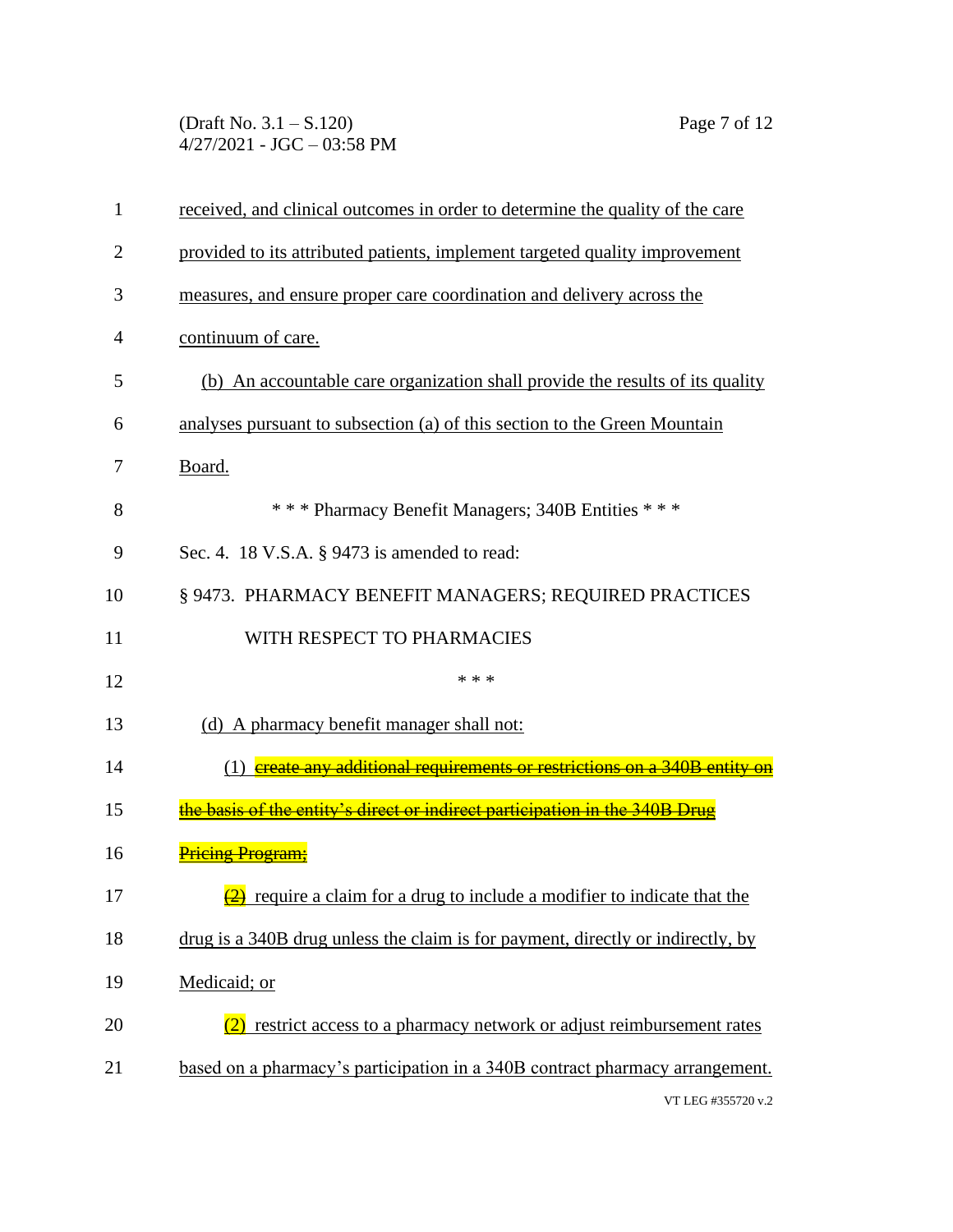(Draft No. 3.1 – S.120) Page 8 of 12 4/27/2021 - JGC – 03:58 PM

- Sec. 5. REPEAL **(NEW)**
- 18 V.S.A. § 9473(d) (pharmacy benefit managers; 340B entities) is repealed
- on January 1, 2023.
- Sec. 6. DEPARTMENT OF FINANCIAL REGULATION; 340B DRUG
- 5 PRICING PROGRAM; REPORT **(NEW)**
- On or before January 15, 2022, the Department of Financial Regulation, in
- consultation with the Office of the Attorney General, shall report to the House
- Committee on Health Care and the Senate Committees on Health and Welfare
- and on Finance regarding national activity affecting participation in the 340B
- Drug Pricing Program, including:
- (1) recent changes to the manner in which prescription drug
- 12 manufacturers pay rebates to pharmacy benefit managers for prescriptions
- filled through 340B pharmacies;
- (2) the potential impacts of these changes on Vermont stakeholders,
- including individual Vermonters; and
- (3) possible State responses to prescription drug manufacturer and
- pharmacy benefit manager actions related to participation in the 340B Drug
- Pricing Program.
- \* \* \* State Health Improvement Plan \* \* \*
- Sec. 7. 18 V.S.A. § 9405(a) is amended to read: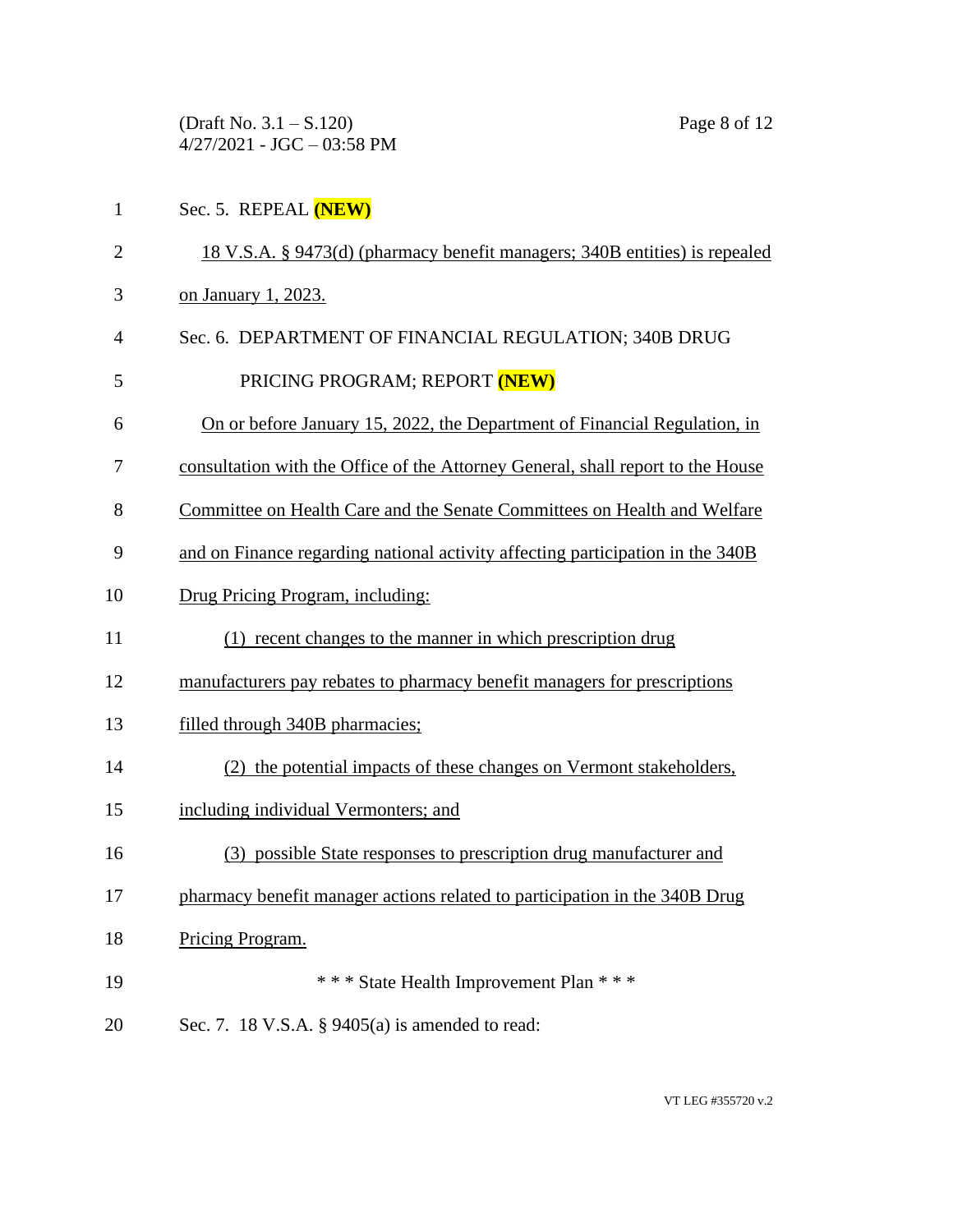(Draft No. 3.1 – S.120) Page 9 of 12  $4/27/2021$  - JGC - 03:58 PM

| $\mathbf{1}$   | (a) The Secretary of Human Services or designee Commissioner of Health,            |
|----------------|------------------------------------------------------------------------------------|
| $\overline{2}$ | in consultation with the Chair of the Green Mountain Care Board and health         |
| 3              | care professionals and after receipt of public comment, shall adopt a State        |
| $\overline{4}$ | Health Improvement Plan that sets forth the health goals and values for the        |
| 5              | State. The Secretary Commissioner may amend the Plan as the Secretary              |
| 6              | Commissioner deems necessary and appropriate. The Plan shall include health        |
| 7              | promotion, health protection, nutrition, and disease prevention priorities for the |
| 8              | State; identify available human resources as well as human resources needed        |
| 9              | for achieving the State's health goals and the planning required to meet those     |
| 10             | needs; identify gaps in ensuring equal access to appropriate mental health care    |
| 11             | that meets standards of quality, access, and affordability equivalent to other     |
| 12             | components of health care as part of an integrated, holistic system of care; and   |
| 13             | identify geographic parts of the State needing investments of additional           |
| 14             | resources in order to improve the health of the population. Copies of the Plan     |
| 15             | shall be submitted to members of the Senate Committee on Health and Welfare        |
| 16             | and the House Committee on Health Care.                                            |
| 17             | Sec. 8. STATE HEALTH IMPROVEMENT PLAN; REPORT                                      |
| 18             | On or before January 15, 2022, the Commissioner of Health shall submit             |
| 19             | copies of the current State Health Improvement Plan, along with any updates to     |
| 20             | the Plan and a timeline for adoption of a new State Health Improvement Plan,       |
|                |                                                                                    |

VT LEG #355720 v.2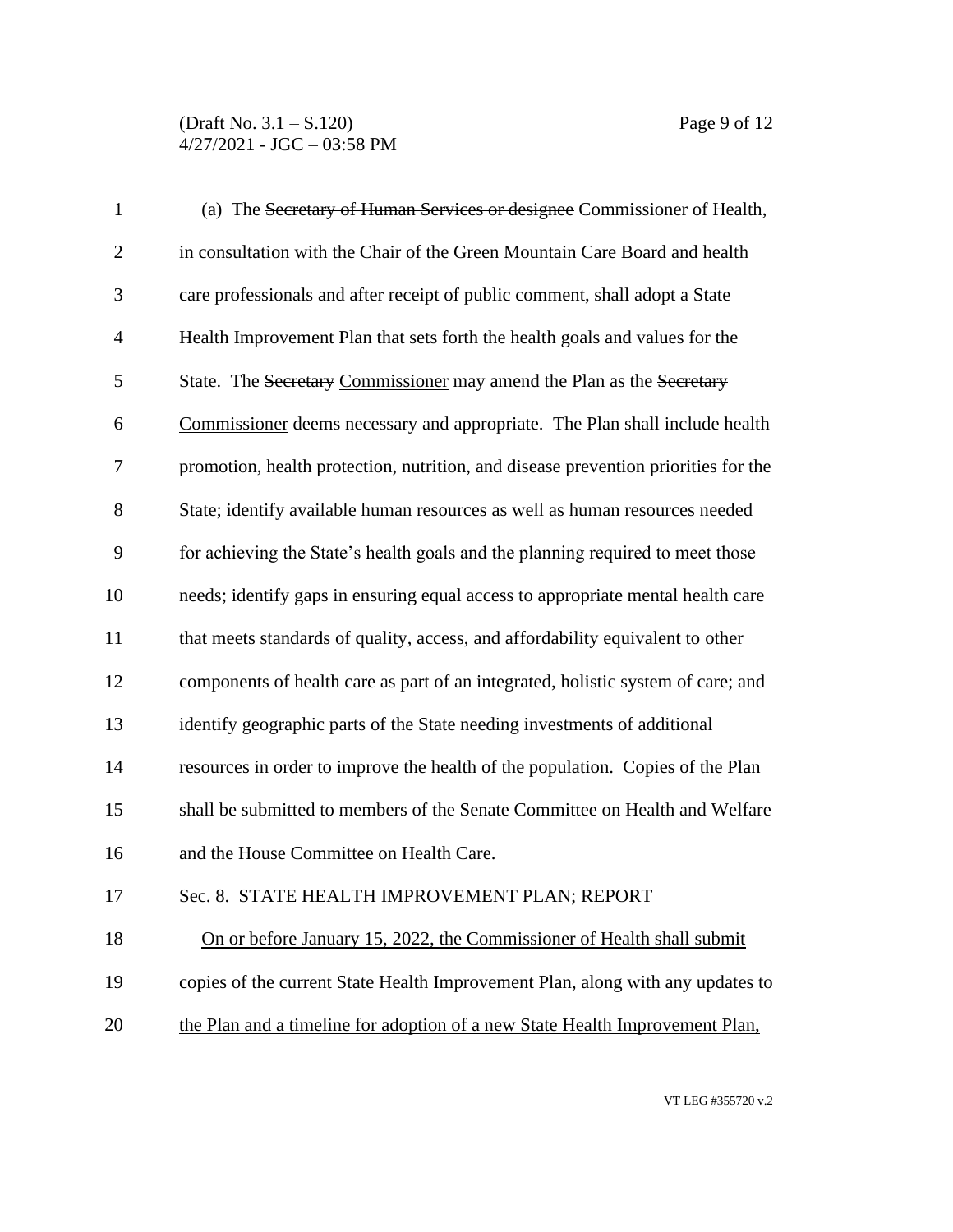(Draft No. 3.1 – S.120) Page 10 of 12  $4/27/2021$  - JGC - 03:58 PM

| $\mathbf{1}$   | to the House Committees on Health Care and on Human Services and the          |
|----------------|-------------------------------------------------------------------------------|
| $\overline{2}$ | Senate Committee on Health and Welfare.                                       |
| 3              | *** Additional Reports ***                                                    |
| $\overline{4}$ | Sec. 9. GREEN MOUNTAIN CARE BOARD; HEALTH INSURANCE;                          |
| 5              | ADMINISTRATIVE EXPENSES; REPORT                                               |
| 6              | On or before January 15, 2022, the Green Mountain Care Board shall            |
| 7              | provide to the House Committee on Health Care and the Senate Committees on    |
| 8              | Health and Welfare and on Finance an analysis of the increases in health      |
| 9              | insurers' administrative expenses over the most recent five-year period for   |
| 10             | which information is available and a comparison of those increases with       |
| 11             | increases in the Consumer Price Index.                                        |
| 12             | Sec. 10 ACCOUNTABLE CARE ORGANIZATIONS; CARE                                  |
| 13             | COORDINATION; REPORT                                                          |
| 14             | On or before January 15, 2022, each accountable care organization certified   |
| 15             | pursuant to 18 V.S.A. § 9382 shall provide to the House Committee on Health   |
| 16             | Care and the Senate Committee on Health and Welfare a description of the      |
| 17             | accountable care organization's initiatives to connect primary care practices |
| 18             | with social service providers, including the specific individuals or position |
| 19             | titles responsible for carrying out these care coordination efforts.          |
| 20             | Sec. 11. PRIMARY CARE VISITS; COST-SHARING; REPORTS                           |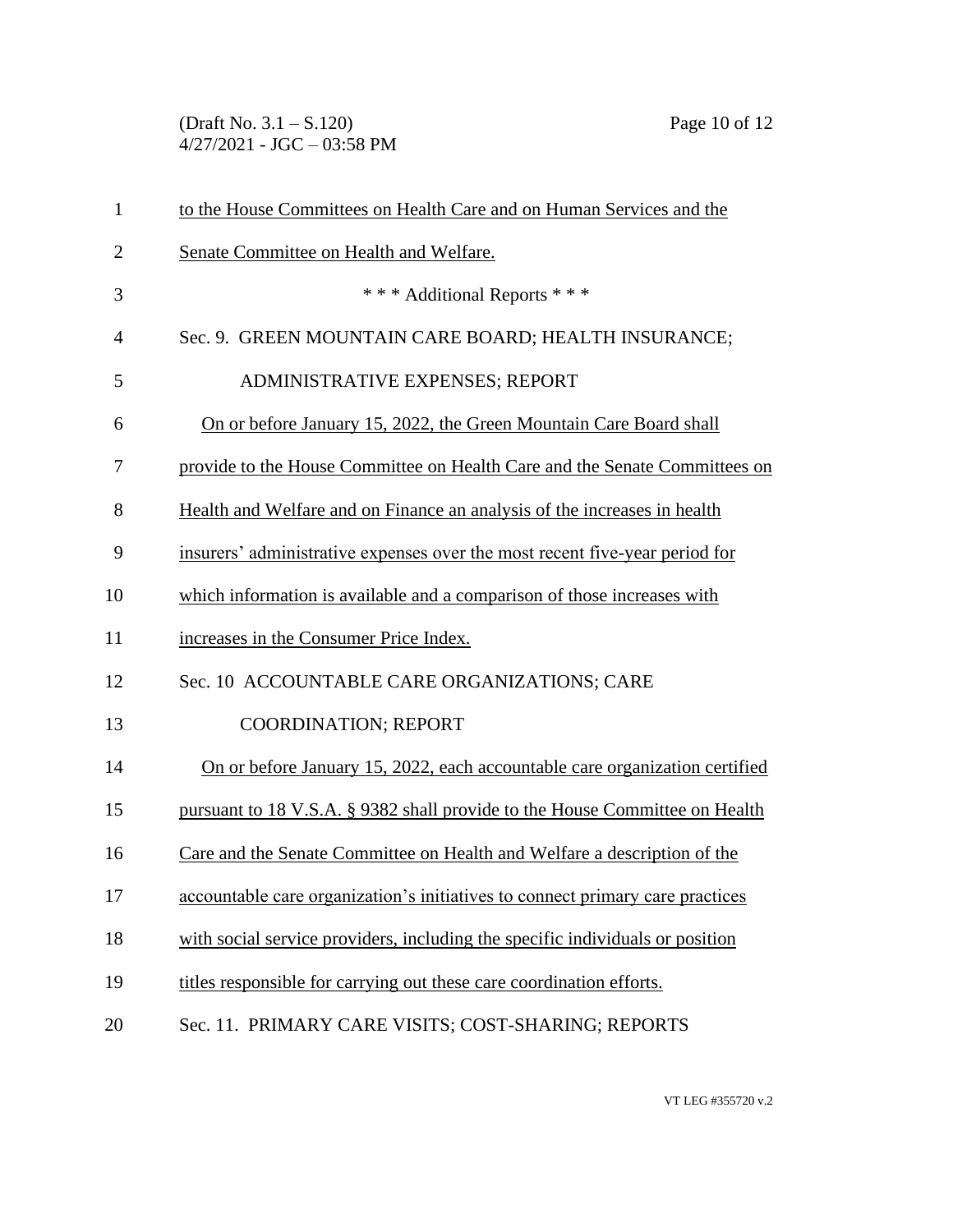(Draft No. 3.1 – S.120) Page 11 of 12  $4/27/2021 - JGC - 03:58 PM$ 

| $\mathbf{1}$   | (a) On or before January 15, 2022, the Department of Vermont Health             |
|----------------|---------------------------------------------------------------------------------|
| $\overline{2}$ | Access, in consultation with the Department of Financial Regulation, health     |
| 3              | insurers, and other interested stakeholders, shall provide to the House         |
| $\overline{4}$ | Committee on Health Care and the Senate Committees on Health and Welfare        |
| 5              | and on Finance an analysis of the likely impacts on qualified health plans,     |
| 6              | patients, providers, health insurance premiums, and population health of        |
| 7              | requiring individual and small group health insurance plans to provide each     |
| 8              | insured with at least two primary care visits per year with no cost-sharing     |
| 9              | requirements.                                                                   |
| 10             | (b) On or before January 15, 2022, the Green Mountain Care Board, in            |
| 11             | consultation with the Departments of Financial Regulation and of Human          |
| 12             | Resources, health insurers, and other interested stakeholders, shall provide to |
| 13             | the House Committee on Health Care and the Senate Committees on Health          |
| 14             | and Welfare and on Finance an analysis of the likely impacts on patients,       |
| 15             | providers, health insurance premiums, and population health of requiring large  |
| 16             | group health insurance plans, including the plans offered to State employees    |
| 17             | and to school employees, to provide each insured with at least two primary      |
| 18             | care visits per year with no cost-sharing requirements.                         |
| 19             | * * * Effective Dates * * *                                                     |
| 20             | Sec. 12. EFFECTIVE DATES                                                        |

VT LEG #355720 v.2